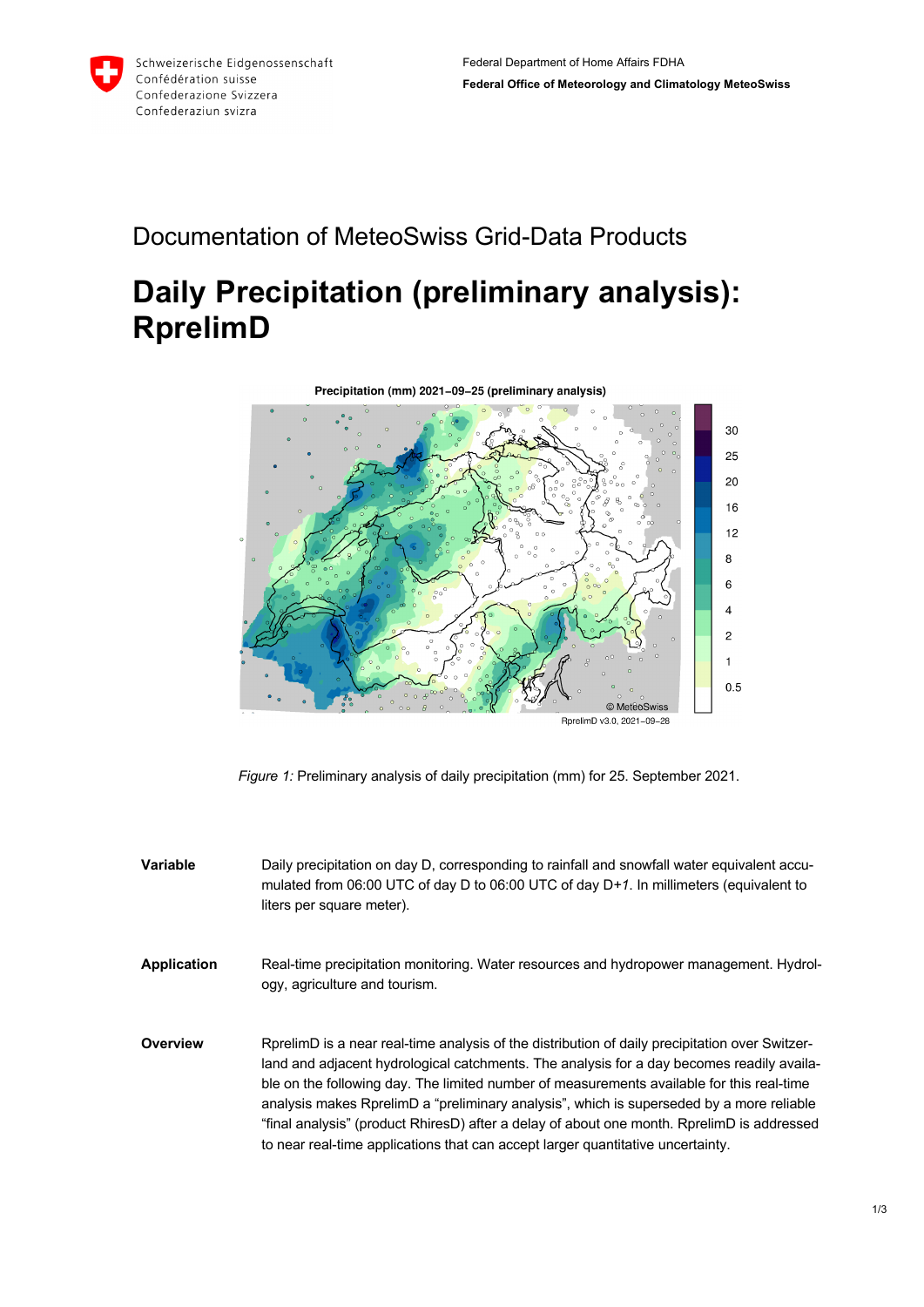## **Preliminary Daily Precipitation: RprelimD**

**Data base** RprelimD is based on measurements at rain-gauge stations with a near real-time data delivery into the MeteoSwiss data archive. Today (in 2021), this involves approximately 250 stations from SwissMetNet for the territory within the national border (MeteoSwiss 2010). Over the foreign parts of "hydrological Switzerland" data from about 100 more stations is integrated. These originate from national and regional authorities in our neighboring countries. The resulting station network has an average inter-station distance of about 25 km, with flatland and valley floor conditions relatively better covered than high-mountain conditions. Also, the parts of the domain in France and in Lombardia (Eastern part of Northern Italy) have a relatively coarser observational coverage.

> The rain gauges of MeteoSwiss are mostly automatic tipping bucket and weighing gauges. Some manual gauges of the Hellmann type, with real-time data delivery, are included too. The gauges over the foreign parts of the domain are, mostly, tipping buckets.

The data included for the preliminary precipitation analysis runs through early quality control tests, but a thorough assessment for gross errors is conducted only after its actual use for RprelimD.

**Method** Since version "v3.0" of RprelimD, the method employed for the analysis is exactly similar to that used for RhiresD "v2.0". For detail on the method, the reader is referred to the product description of "RhiresD" and the literature cited therein.

> It is worth mentioning that with version "v3.0" the analysis procedure has switched from a reconstruction concept with long-term observations only to a direct interpolation with all available observations. The continuous conversion of manual into automatic rain-gauges, over the past ten years, has made this possible. As a result, the delivered fields are spatially more detailed than the earlier versions. The methodological alignment of RprelimD with RhiresD also ensures a better mutual consistency.

**Target users** RprelimD is addressed to users with a need for timely data access (quasi real-time) but tolerance to limited quantitative reliability. It is meant to provide an overview of the recent rainfall activity in Switzerland (and neighboring regions) for qualitative or rough quantitative applications in hydrology and water resources management. Agronomy, insurance and tourism are other sectors of potential application.

**Accuracy and interpretation** RprelimD is a timely available, yet preliminary estimate of the distribution of precipitation in Switzerland. It builds on the interpolation method employed for the final analysis RhiresD, but with roughly only one half to two thirds of the observations and with only minimal dataquality checking. The limitations outlined in the "accuracy and interpretation" section for RhiresD apply for RprelimD too, and the error statistics listed there are to be considered lower bounds of the conditions for RprelimD. We refer the reader to the corresponding section of the product documentation of RhiresD for detail.

> Rain-gauge observation is prone to measurement and transmission errors, particularly in the cold season, at high altitudes, and under heavy short-term precipitation. RprelimD may be affected by erroneous data quite frequently, which may manifest in unrealistic minima and maxima in the field. We urgently recommend users to update their data archives with the final RhiresD analysis as soon as it becomes available.

It should be noted that RprelimD (like RhiresD) does not reproduce local extremes unless they are directly observed. The fields are generally much smoother than real precipitation fields on km-scale resolution. It is statistically more appropriate to interpret the estimates as regional area-mean precipitation over a  $20x20$  to  $30x30$  km<sup>2</sup> neighborhood. The limitation in